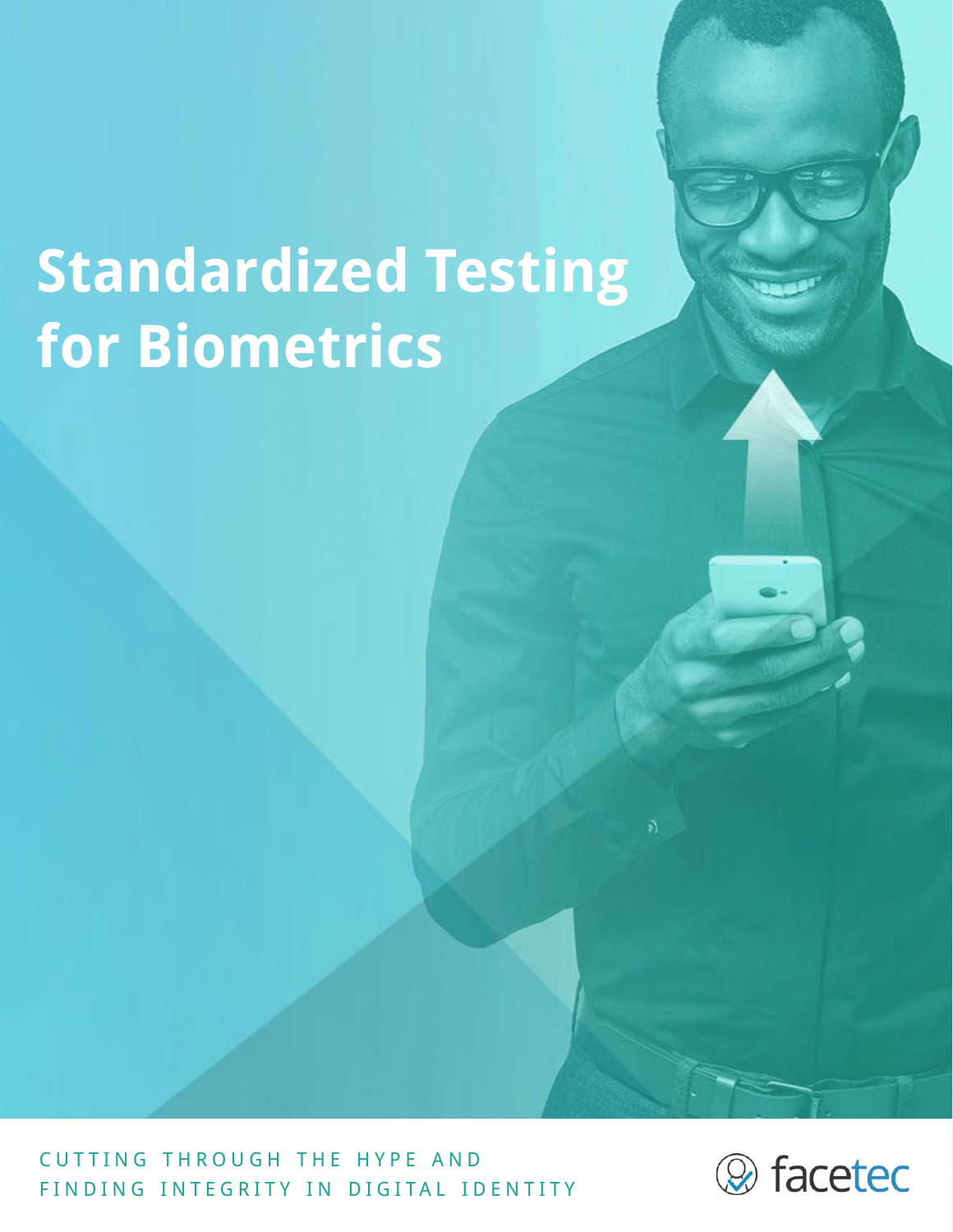# **There's a New Sheriff in Town**

**standardized anti-spoof testing brings law and order to the 'wild west'**

**Standardized biometric presentation** attack detection (PAD) testing is finally here, bringing accountability to the biometrics industry, itself charged with providing trust in cyberspace. Over the past five years, the biometrics industry has experienced massive growth thanks to the integration of biometric hardware in consumer smartphones. The mainstream popularity heavily promoted by the likes of Apple, Samsung and Google helped biometrics overcome the privacy stigma derived from its use in law enforcement and created a paradigm shift allowing biometrics to become a must-have for a premium user experience.

The catalyst for more convenient device access, Biometrics have also since become a standard hardware feature on many lower-tier smart devices. But uninformed enthusiasm along with massive sensor fragmentation created a technological frontier often likened to the Wild West by industry analysts. With virtually no structured PAD testing available, biometric security testing was narrowly focused on algorithm vs. algorithm performance, not real-world applications, leaving the industry on the honor system when reporting anti-spoofing capabilities. "Optimistic" in-house, self-attested results led to overly-hyped marketing claims making it impossible for customers to understand and assess security performance.

Thankfully, third-party standardized testing is here to elucidate PAD performance, fact-check the claims being made, and ensure this industry selling trust can actually be trusted.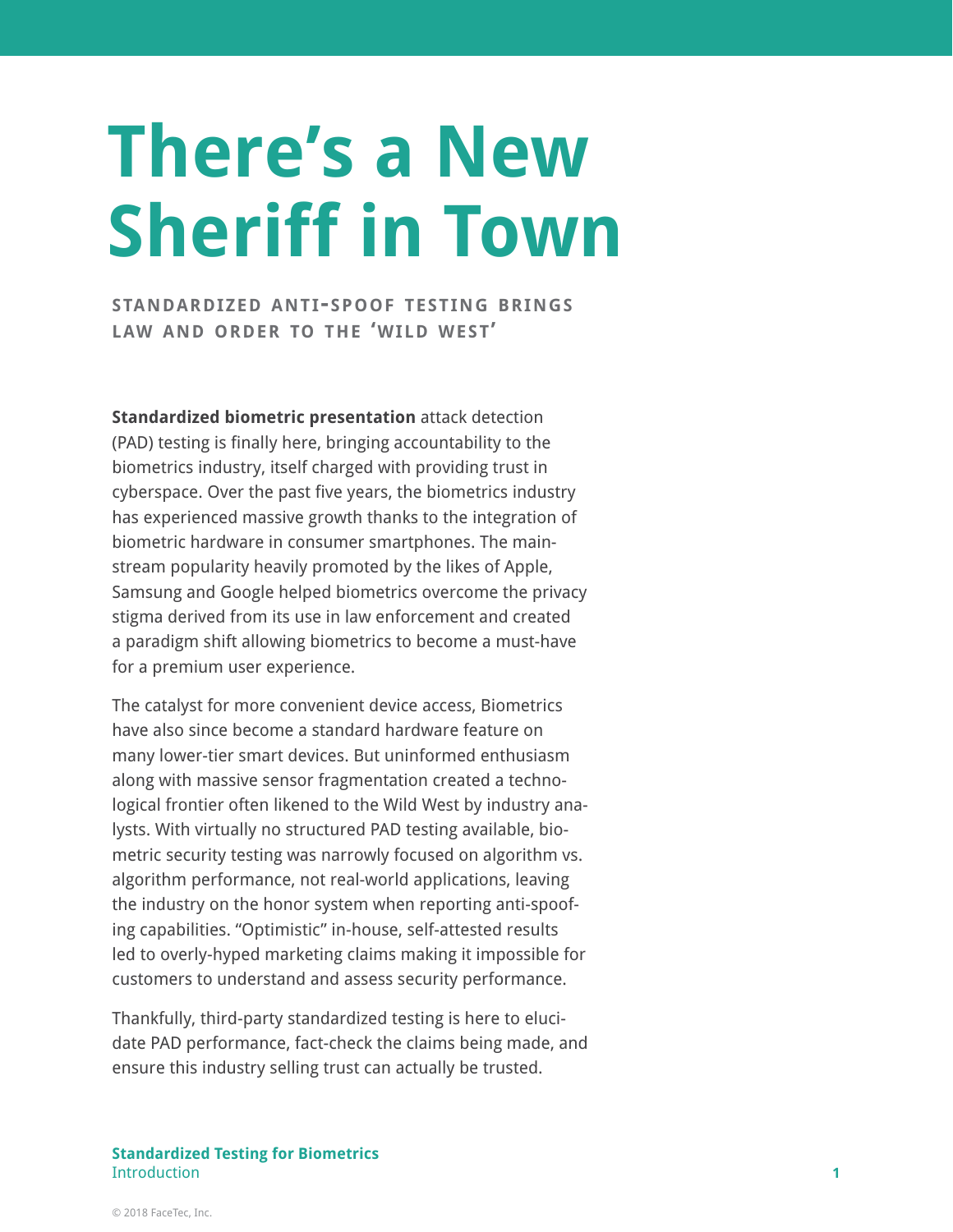### **p a r t o n e**

## **Biometrics are Everywhere**

THE PROMISE AND PROLIFERATION OF BIOMETRICS

**Biometrics ship as a standard feature** on many smartphones and are quickly becoming integrated into more onboarding processes and mobile apps for easier logins. The value proposition is based on a balance of convenience and security, minimizing user friction in transactions traditionally made tedious in response to higher risk.

On the most relevant level, the use case of biometrics as a password replacement best illustrates the benefits of user authentication. Everyone knows passwords are all-too easy to share, phish and forget. That's why even the most recent IT security reports still show the most used passwords are absurdly simple, like "12345678", "password", "football", etc.<sup>1</sup>

The theory behind using biometrics in lieu of passwords is that biometric authentication removes the friction of having to invent, remember and change complex passwords regularly. And if your access credential is something you are, it will never be forgotten. Any biometric data unique to you should allow you alone to securely access your account.

And that is just the simplest example. Biometrics are beginning to be used in a wide range of vertical markets. In finance, healthcare, government, elections, retail, enterprise, connected living and more, biometrics promise to make life easier and more secure.

#### **Use cases for biometrics across these markets include:**

- Unlocking a phone
- Password replacement for mobile app
- 2FA, MFA & Strong Customer Authentication for PSD2
- Remote onboarding and proof-of-life for online account creation
- Time and attendance workforce management
- Age verification for the sale of controlled substances
- Authentication for payments and other financial transactions
- Voter registration in democratic elections

**Standardized Testing for Biometrics** PART ONE: Biometrics are Everywhere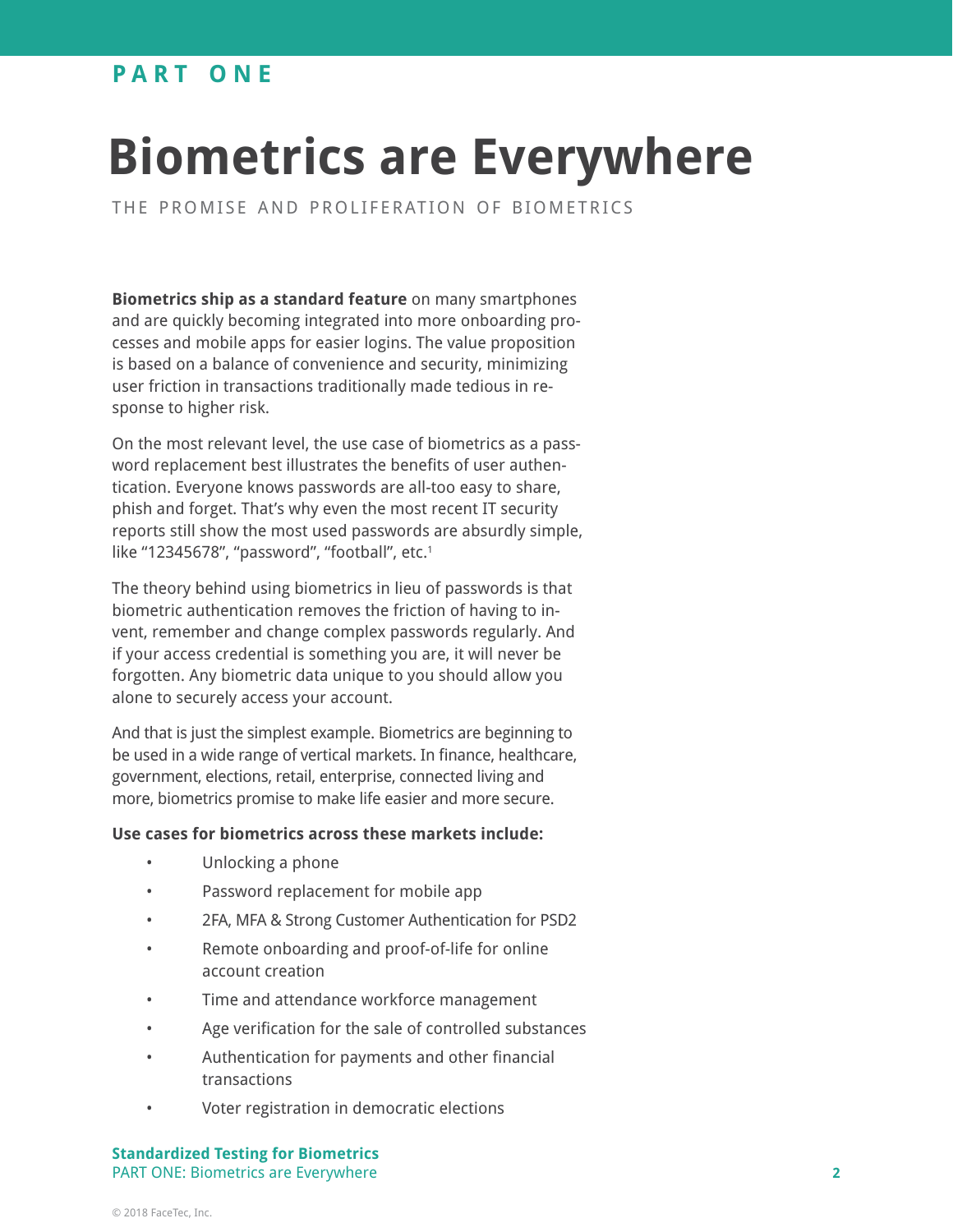- Access management of electronic health records
- Unlocking a door lock or car door with a smartphone

The mobile biometrics market is skyrocketing, with industry leading research from Acuity Market Intelligence indicating revenues for the sector, which hit \$6.5 billion in 2017, are on track to reach \$50.6 billion by 2022. $^2$  Another report from Market Research Future, focusing solely on face recognition, forecasts a value of \$8 billion by 2022 $^{\rm 3}$  for that modality alone.

Biometrics, specifically face recognition and other deviceagnostic, software-based solutions, are becoming the access control technology of choice. But what if they are not as good as they claim? What if we, as users, have not even been asking the right questions?



<sup>1</sup> <http://fortune.com/2017/12/19/the-25-most-used-hackable-passwords-2017-star-wars-freedom/>

<sup>2</sup> [https://findbiometrics.com/mobile-biometrics-market-50-6-billion-acuity-409141](https://findbiometrics.com/mobile-biometrics-market-50-6-billion-acuity-409141/)

<sup>3</sup> [https://findbiometrics.com/facial-recognition-market-8b-2022-report-508171](https://findbiometrics.com/facial-recognition-market-8b-2022-report-508171/)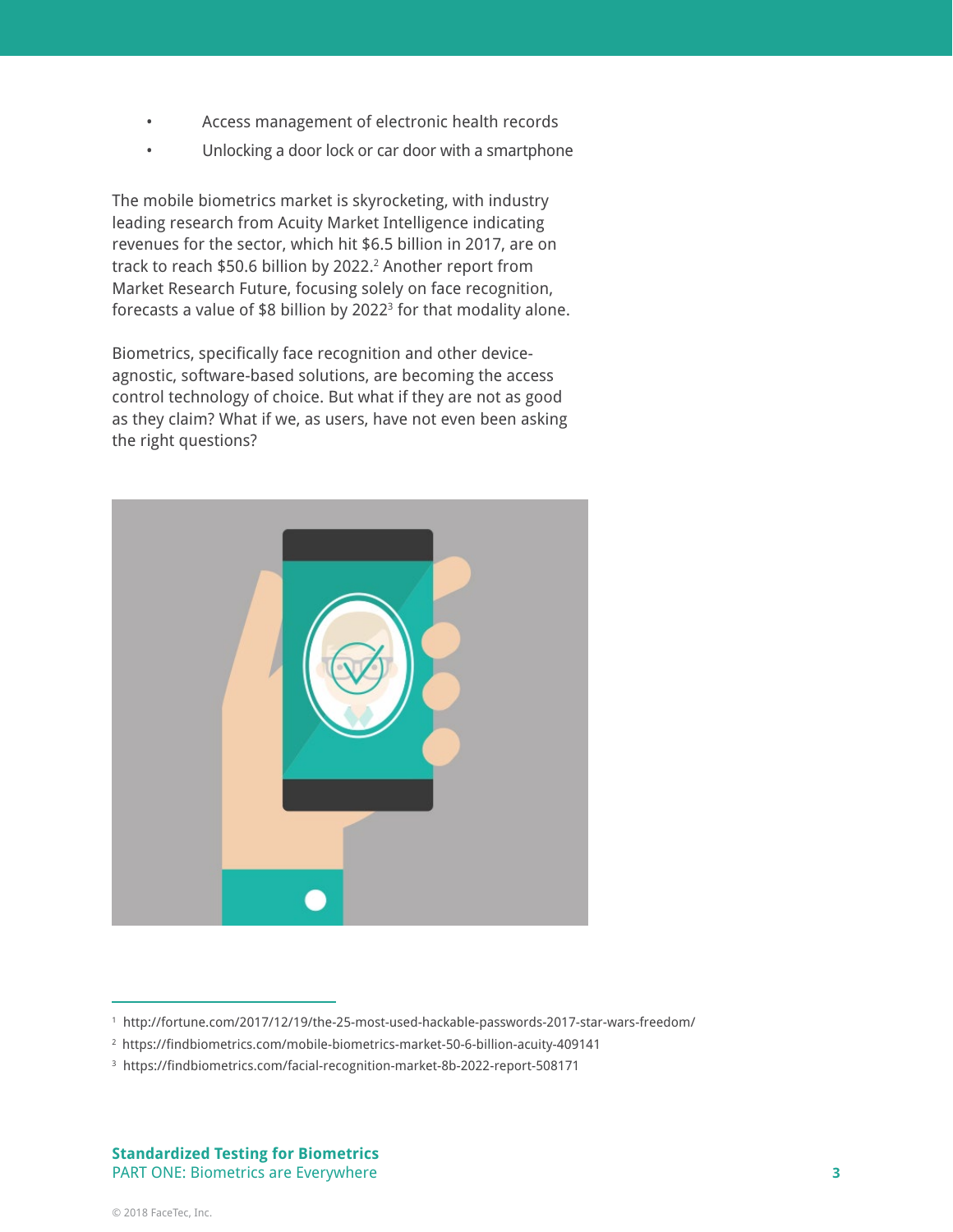### **p a r t t w o**

## **The Problem**

a lack of standards promotes hype and vulnerability

**Above, we used the simple use case** of password replacement to illustrate the value proposition of biometrics. While they promise convenience and security, it is the former that has driven decentralized adoption. Device access happens dozens of times a day and, from a user experience standpoint, reducing security levels just makes sense. However, that same lenient security has prevented centralized adoption.

Conventional wisdom says that your biometric data is yours and yours alone, so only you should be able to use it. But when a biometric is used to protect something of value, hackers will attempt to fool the system with presentation attack artifacts (non-human representations of the real thing), otherwise known as "spoofs". The best biometric authenticators are built to thwart such spoofing attempts, in which a derivative of the users biometric data, like a face photo or video, is presented to the camera to try to trick the algorithms into accepting a facsimile.

It seems an obvious security requirement that a user be physically present in order to gain access, but biometric authentication is only as strong as its ability to concurrently match unique human characteristics and verify living human traits in real-time. As it stands, truly verifying human liveness is hard. Really hard. This decades-long need for a "Turing Test in reverse" has spawned such non-biometric attempts as CAPTCHA, reCAPTCHA and "I am not a Robot", steps in the right direction, **[but still fallible.](https://youtu.be/fsF7enQY8uI)**

Even highly publicized biometric systems, like Apple's Face ID, which leverages a 3D infrared camera system and claims to be the most secure biometric security in the consumer mobile market, was subject to a public spoofing by, among many others, security firm Bkav, that **[bypassed](https://youtu.be/i4YQRLQVixM)** the 3D feature fairly easily using a mask with a paper face glued to it. This scenario proves to be particularly illustrative of the need for standardized third-party testing. Bkav did not publish detailed methodology for its Face ID spoofing process (though others published their own), and Apple never formally responded to the attack with a fix. In a self-attested security market a consumer can only

**Standardized Testing for Biometrics** PART TWO: The Problem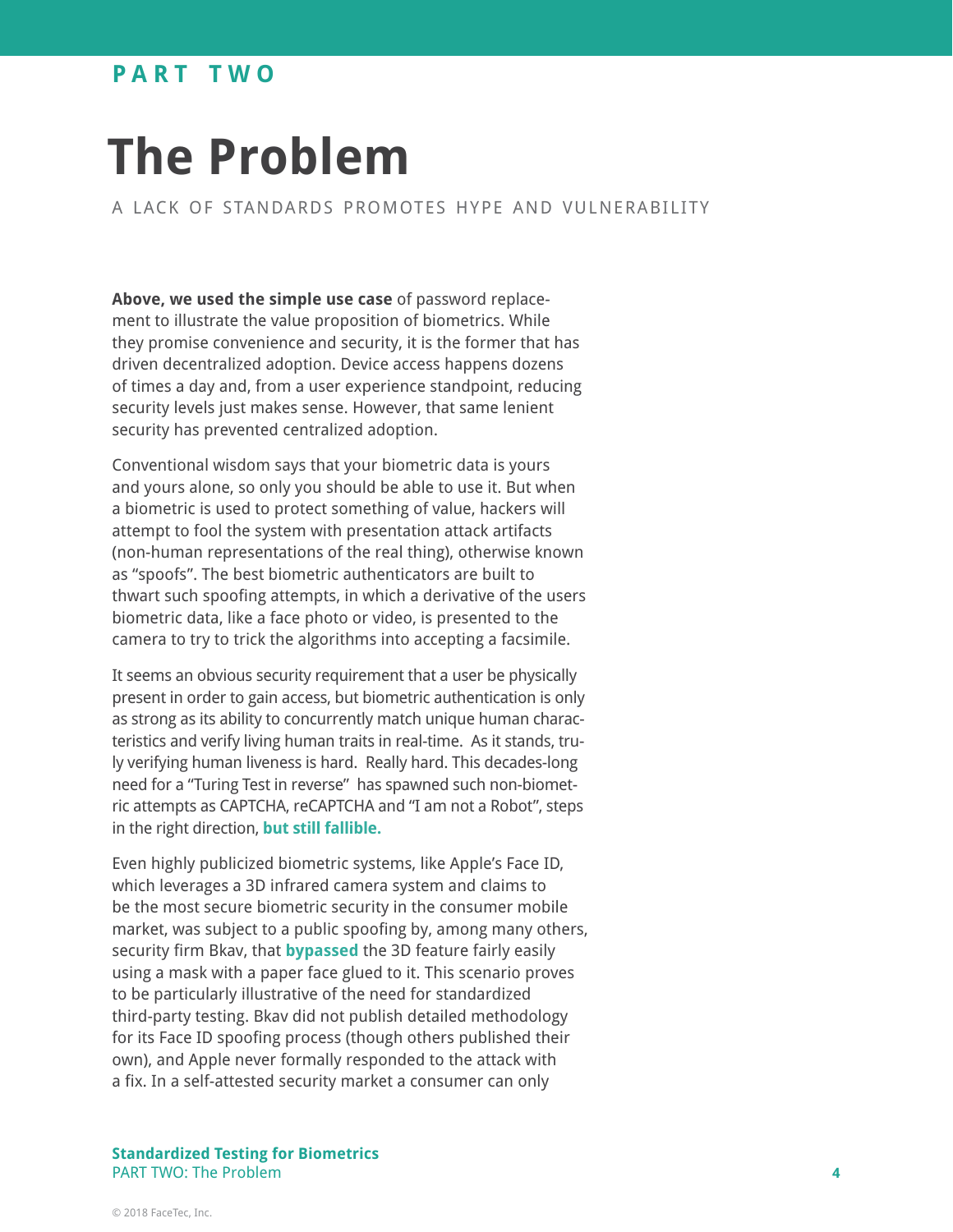become confused. While this was the highest profile example, dozens of solutions on the market continue to make unsubstantiated claims of immunity against presentation attacks.

Biometric hubris is not the solution to our password problems.

A data breach will tarnish a company's reputation, generate lawsuits, and now, thanks to Europe's General Data Protection Regulation (GDPR), result in **[massive fines](http://fortune.com/2018/11/27/uber-eu-data-hack-fines/)**. Not surprisingly, the number-one cause of data breaches is compromised password credentials. High-definition images of faces, irises and fingerprints can be captured by bad actors at a distance, but that's not even necessary for many social media users who already choose to post this biometric data themselves. So despite biometric vendors' eagerness to promote solutions without fully-developed liveness detection, replacing passwords with algorithms that will accept artifacts created from commonly available sources as the genuine articles will simply not work.

Thankfully, trust is on the way.

#### **Standardized Testing for Biometrics** PART TWO: The Problem **5**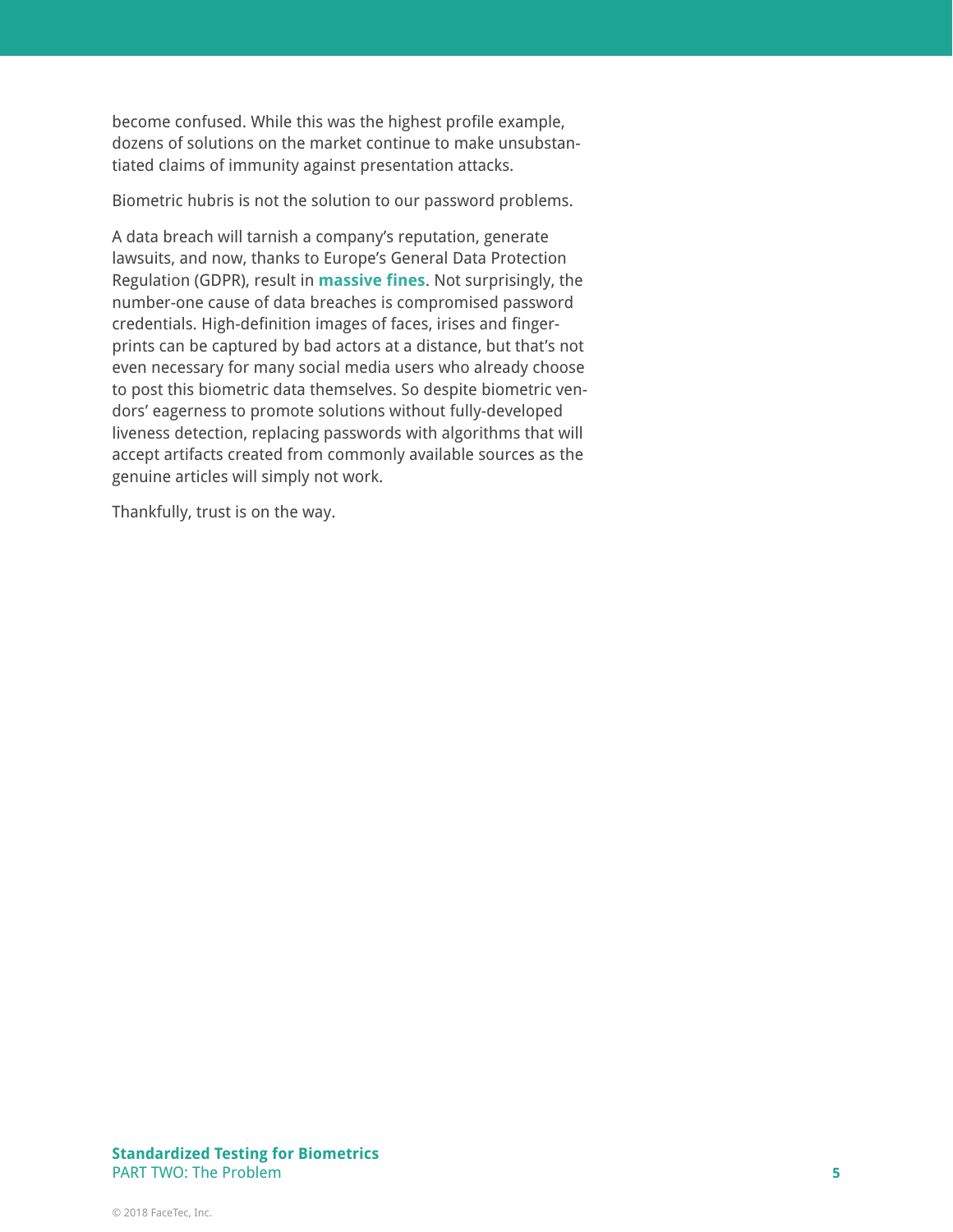### **PART THREE**

## **Putting Trust To The Test**

WHAT KEEPS THE BIOMETRICS SECURITY CLAIMS HONEST?

Beyond in-house testing, third-party biometrics testing programs now exist that vendors can utilize to publically validate their solutions.

#### **Government and Industry-specific Regulations**

Certain high risk sectors already have broad IT provisions concerning the protection of data and accountability. Historically, such provisions have shed light on the inflated marketing hype in the biometrics industry. HIPAA, the Health Insurance Portability and Accountability Act, for instance, is a generalized security standard in the healthcare market which has long been thought of as a space ripe for biometric adoption. The presence of this and other healthcare security standards, however, are often cited as reasons why biometric adoption has been slow in clinics and hospitals.

Similarly, government regulations like Europe's Revised Payment Services Directive (PSD2) and the aforementioned GDPR mandate stronger-than-password authentication solutions with specific capabilities that enable control over user data and have strict penalties for non-compliance. Directives such as these are tangential to biometrics testing, but do attempt to set a high-water mark for security performance. However, the directives are too often written by non-biometrics experts and use language not specific enough to ensure the end goals are met.

Let's take PSD2, for example. The directive reads:

"Strong customer authentication means an authentication based on the use of two or more elements categorised as knowledge (something only the user knows), possession (something only the user possesses) and inherence (something the user is) that are independent."

**Standardized Testing for Biometrics** PART THREE: Putting Trust to the Test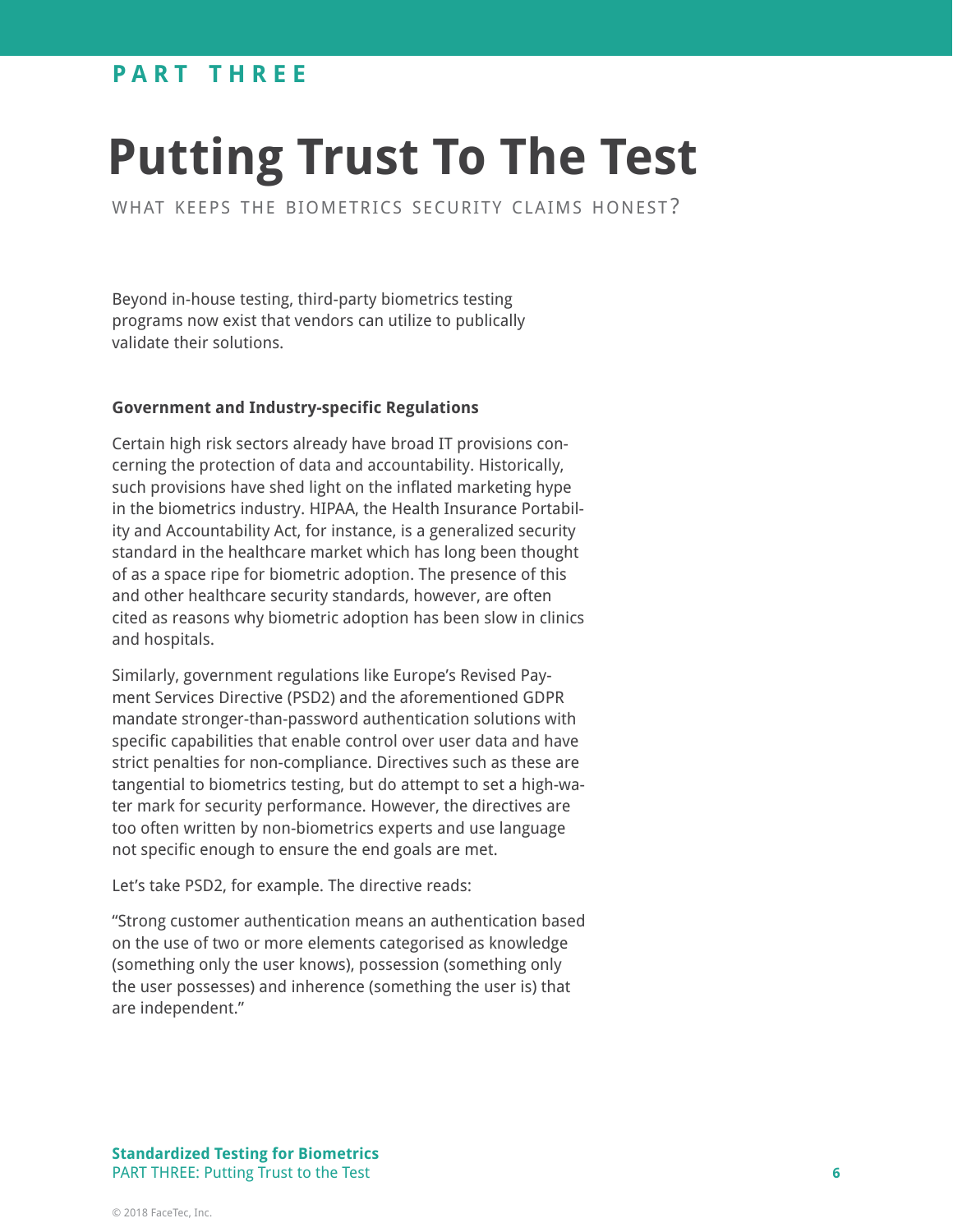But the directive means:

Strong Customer Authentication dictates that certain industries require their customers to provide at least two of the three following factors:

- 1. A mutually shared secret, like a password or security question answer
- 2. A personal device unique to them, like a hardware token or mobile phone
- 3. A face scan, voice recording or fingerprint photo matched to a server-side counterpart

While the original language leaves much detail to be desired, the spirit is clear and correct. It is time for industry best practices to be pushed far beyond the abilities of even highly sophisticated cyber criminals and these rules will drive rapid technology advancements, particularly in AI.

#### **Bounties**

Collaboration is ingrained in the IT community, and bounties have long been a method of battle-testing the integrity of security systems with the goal of making them more robust. Open bounties for finding security vulnerabilities encourage researchers and hackers to report flaws in security systems to the vendor rather than exploit them.

Bounties have proven indispensable to large firms like Google and Microsoft that deal with vast amounts of valuable user data, but must be properly incentivised to work. As security becomes more sophisticated thanks to the introduction of biometrics and multiple factors, or modalities, vendors must ensure they are not essentially outbid by interested parties looking to buy zero-day vulnerabilities on the black market.

Unfortunately, since most biometrics security providers know their systems cannot even stand up to rigorous in-house testing, they have rarely offered external bounties, preferring plausible deniability while hoping their vulnerabilities aren't highlighted on YouTube or exposed on nefarious dark-web sites.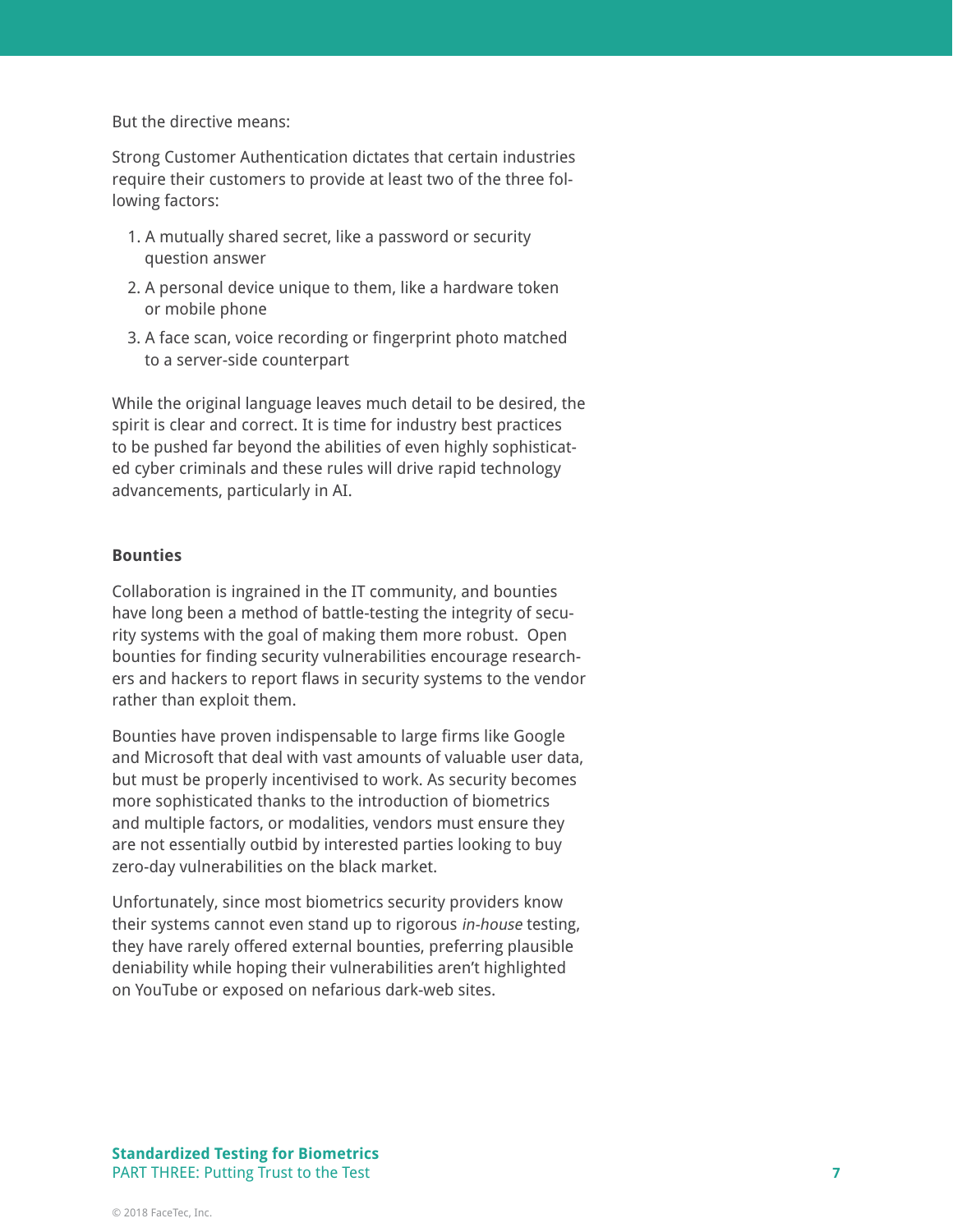#### **NIST**

The most visible standardized biometric testing has been conducted by NIST (the National Institute of Standards and Technology). Their algorithm evaluations include fingerprint, face recognition, iris and tattoo biometrics, in addition to multi-biometric solutions carried out in 2007 and 2009 during the technology's nascency.

The NIST evaluations are conducted in accordance with set challenges and the organization's schedule. Ongoing evaluations for fingerprint (MINEX) and iris (IREX) have long been touted by top performers as badges of excellence, particularly in the realms of law enforcement and border security. They test homogenized biometric modalities used by the law enforcement and surveillance industries using narrow testing criteria that does not include Presentation Attack Detection.

Unfortunately, since matching performance has been the sole focus of the NIST testing, it has created millions of armchair biometrics experts who love to ask "What's the FAR?" (False Accept Rate) of every new algorithm they see, while having little understanding of several important factors, including FRR (False Recognition Rate) and training vs. test sets. Most importantly, they have essentially zero understanding of the liveness detection required for real-world authentication. This lack of liveness detection testing by NIST left the the biometrics industry focused on FAR and resulted in little attention paid to anti-spoofing until just a few years ago. It is encouraging to see the industry, and NIST certified labs, finally beginning to understand the critical importance of anti-spoofing, and new testing standards being created to provide insight into biometric authenticator security levels.

#### **iBeta**

Based in Denver, Colorado, iBeta performs independent third-party testing and certification for all biometric modalities, and has created the world's first certified Presentation Attack Detection (PAD) test based on the recently released ISO 30107-3 standard. Accredited by NVLAP (National Voluntary Laboratory Accreditation Program), iBeta is the only NIST-certified biometrics testing lab. iBeta's equipment, experience and methodology are invaluable when determining the PAD security level of a biometric, and their test results carry significantly more weight than any in-house or private testing.



ZoOm observes the user's head, neck, ears, hair, facial features and their environment as the camera is moved closer to the face. During the motion, the camera's view of the face changes and perspective distortion will be observed if the face is 3D.



Conversely, no distortion occurs with 2D objects like photos or videos. FaceTec's proprietary algorithms capture ~30 video frames while tracking the motion of the device. The result is a dynamic perspective, 3D face authentication from a standard 2D camera.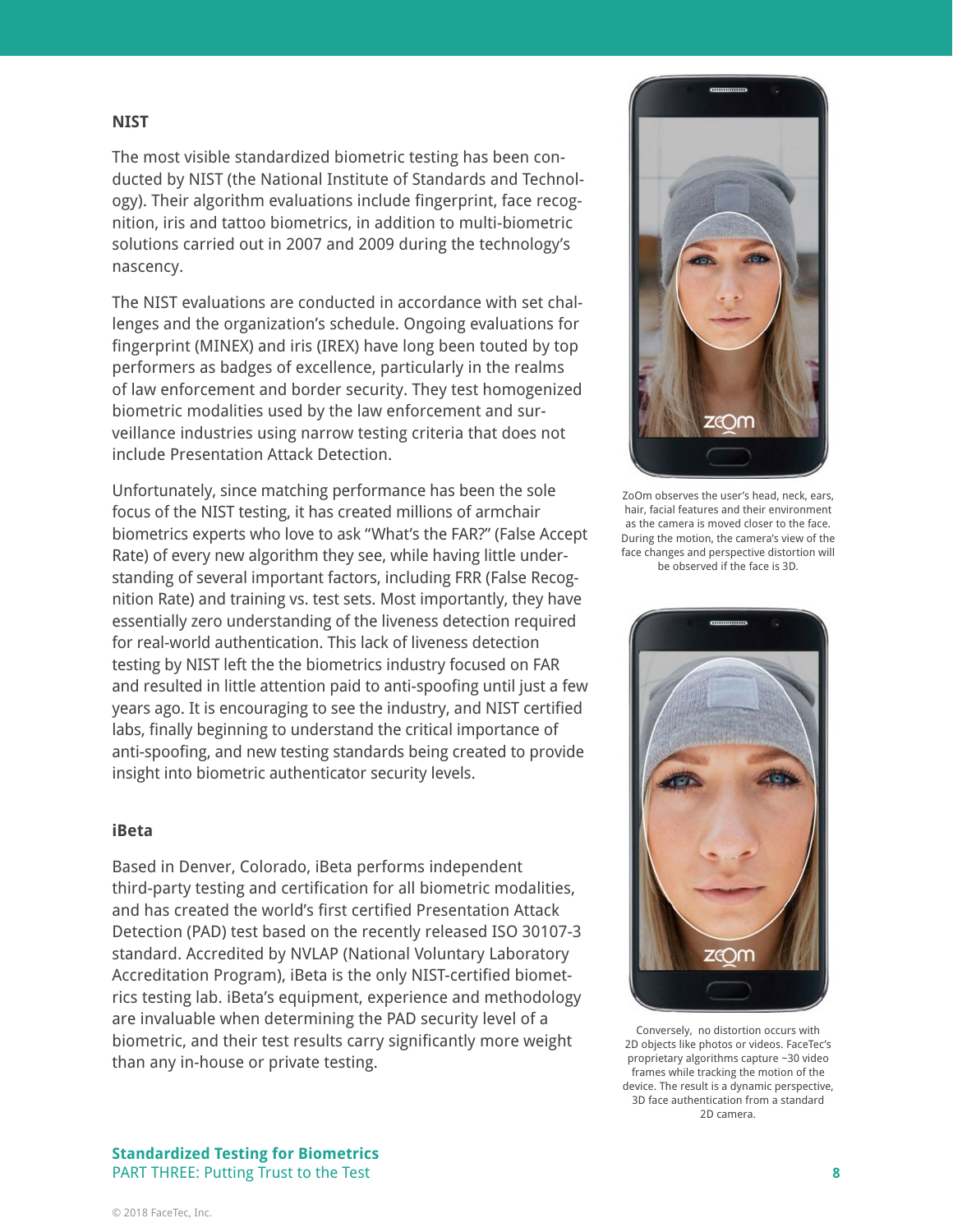iBeta's biometric testing programs are wide-ranging. The lab is equipped to test for:

- CBEFF, BioAPI, and data interchange
- **Interoperability**
- Performance testing (FAR, FRR, FMR, FNMR)
- Spoofing and liveness testing
- Presentation attack detection
- Scenario testing
- Coordination Mil-Std 810 G
- DEA EPCS biometric subsystem certification

Important note: The ISO 30107-3 standard requires test subjects be "Fully Cooperative Users" and provide "any and all" biometric data requested by the testers. This makes the iBeta PAD test significantly harder than tests using only publicly available biometric data or non-cooperative subjects. The goal is to ensure the authenticator's liveness detection is strong enough to combat complicit user fraud, synthetic ID fraud and phishing attacks.

#### **FIDO Alliance**

In 2018, the FIDO Alliance introduced its own Biometric Component Certification Program. The intention is to address the historical lack of standards with unbiased accredited laboratory testing. A global benchmark indicating a biometric solution is fit for commercial use, FIDO's Biometric Component Certification Program – based on the NIST-certified iBeta testing procedure – adheres to ISO standards (ISO/IEC 19795; ISO/IEC 30107), and tests for Presentation Attack Detection.

Important note: Though the testing criteria is not yet finalized, currently it does not appear that the FIDO PAD test will require the testers to be "Fully Cooperative Users" as the ISO standard requires. This means it is possible the test results may not be as definitive in its determination as to whether or not the authenticator is robust enough to prevent complicit user fraud and phishing attacks.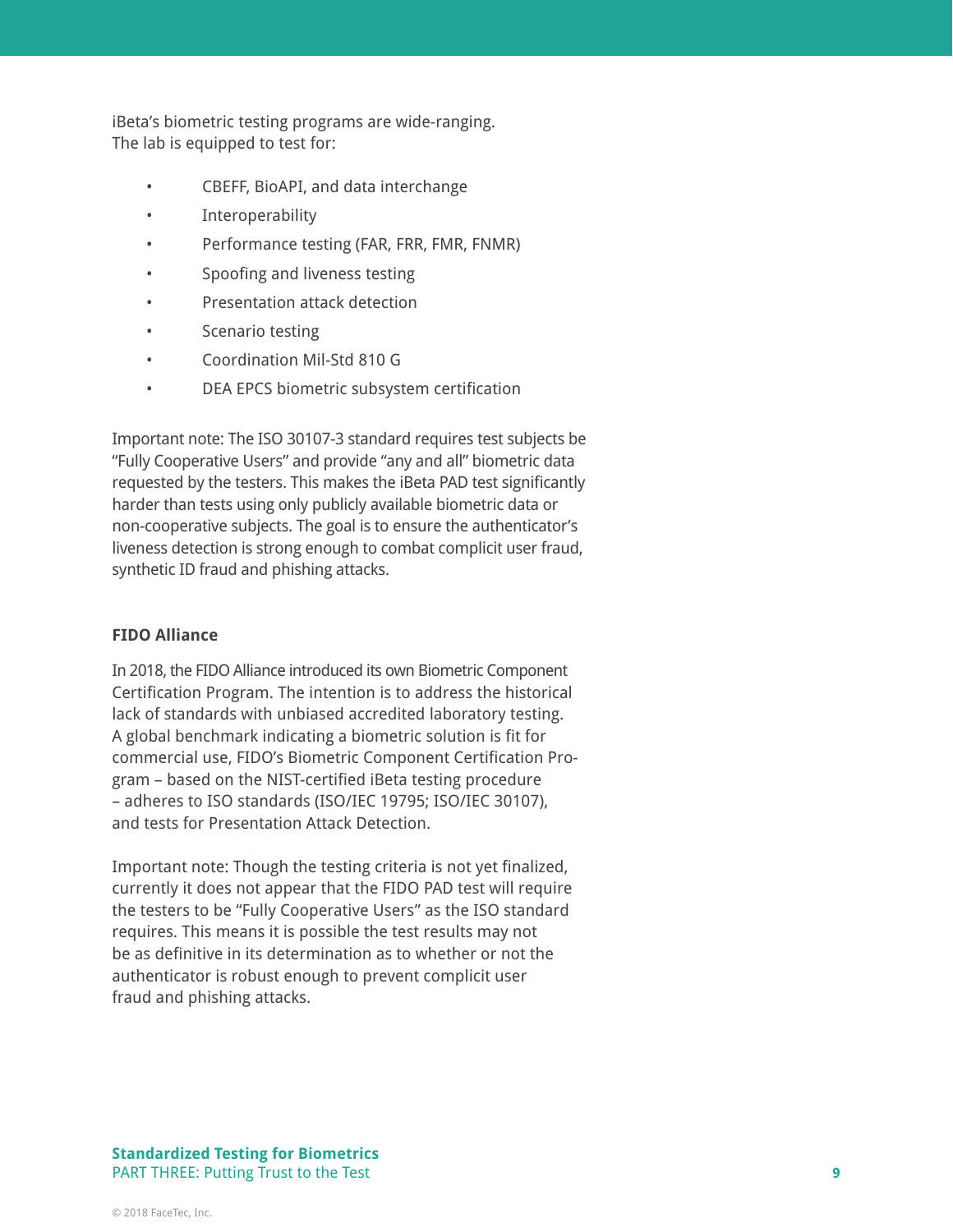### **p a r t f o u r**

## **The iBeta PAD Test**

testing biometrics across the board, without bias

**"Our NVLAP-accredited lab** and ISO-guided program provides the level of verifiability and consistency needed to help providers create products that can be more easily assessed and targeted for specific use cases," said Dr. Kevin Wilson, Director of Biometrics at iBeta.

iBeta testing can be conducted on a production version of an authenticator, but it is recommended that it be conducted on a modified version. The modifications should include the ability to perform liveness on enrollment (the very foundation of the "trust chain"), and to allow thousands of attempts, with "lockout", and have "anti-reverse-engineering" mechanisms removed. However, when a production version lockout would have been triggered, the app should inform testers of the consequences of the lockout (e.g., to retry in five minutes or one hour). This helps testers better understand how many attempts they would have in the real world, and how long they would have to wait for additional attempts or if they would have to re-download the app.

Testing is typically conducted over two-to-three weeks on two contemporary smart devices, and in accordance with the level of spoofing and techniques needed to create artifacts of the genuine biometric for use in the presentation attack. The test subjects used in the test effort are "fully cooperative, " meaning they willingly provide any and all biometric samples, including high quality photos and videos of their likenesses. If the test includes liveness on enrollment, then only non-living artifacts are used to try to fool the system into enrolling an inanimate object in place of a living person. The test time for each subject is approximately eight hours. At least 5-6 species of presentation attacks (PAs) are expected and will be attempted five times each for each subject, for a total of approximately 1500 presentation attack attempts.

At the conclusion of the PAD testing, the real, living test subject returns and authenticates three times successfully to verify that the authenticator application is still able to recognize the genuine subject, and hasn't just been altered to rebuff all attempts.

**"The iBeta test makes it much easier to differentiate between marketing hype and objectively-verified security. To us, there is no doubt that formalized, standardsbacked PAD tests like iBeta's should be a prerequisite for every biometric vendor."** 

- Kevin Alan Tussy, CEO, FaceTec



**WATCH:** [In this video we show you](https://youtu.be/SeyiGnB54HQ)  [how to create a realistic 3D animated](https://youtu.be/SeyiGnB54HQ)  [spoof from a 2D photograph using](https://youtu.be/SeyiGnB54HQ)  [CrazyTalk software.](https://youtu.be/SeyiGnB54HQ)

**Standardized Testing for Biometrics** PART FOUR: The iBeta PAD Test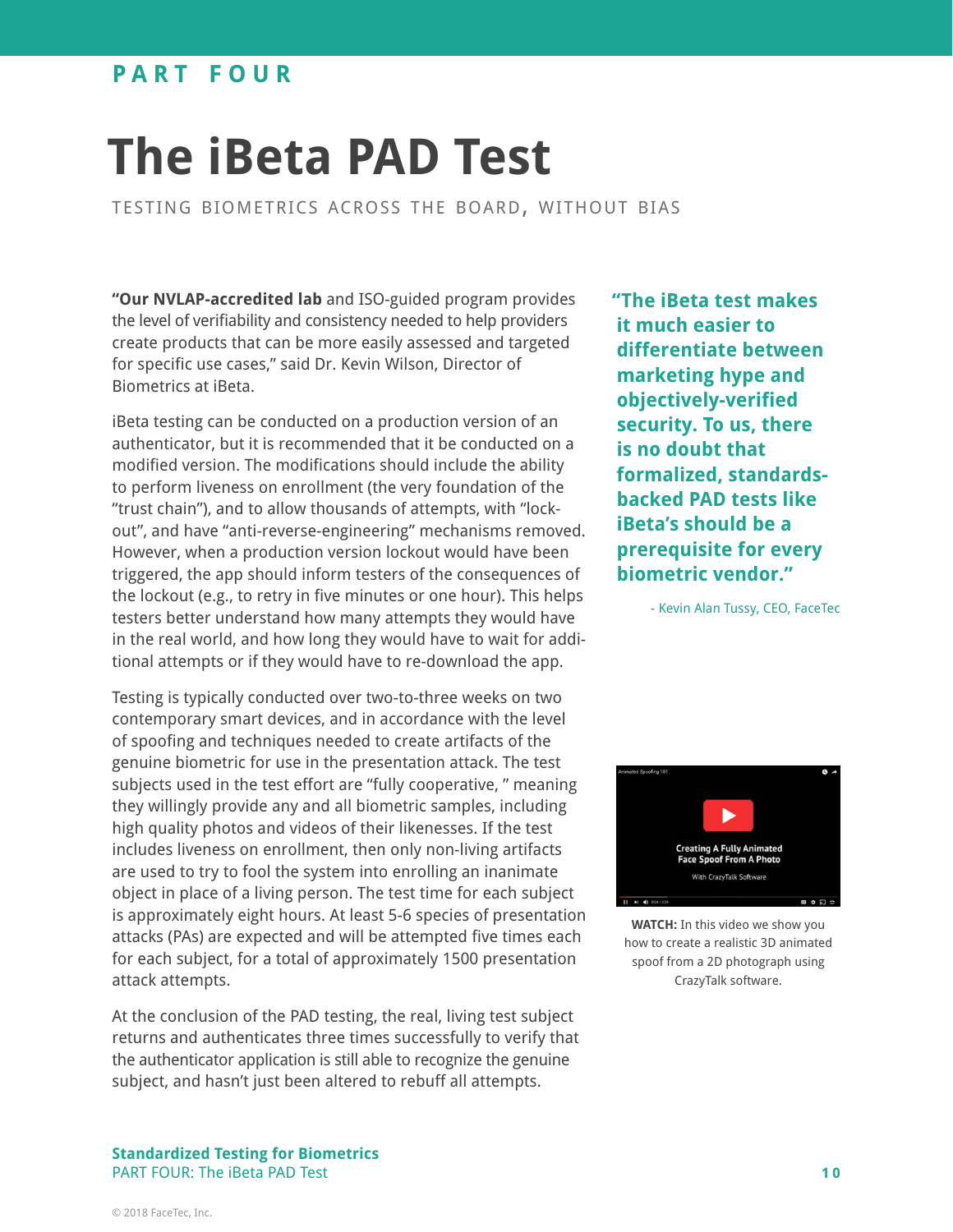### **PART FIVE**

## **ZoOm®, PAD Certified to Level 1**

pad certification is difficult, but proven to be achievable

**ZoOm 3D Face Login** from FaceTec was the first biometric authenticator in history to achieve 100-percent anti-spoofing results in the iBeta Level 1 Presentation Attack Detection (PAD) Certification test.

Powered by Artificial Intelligence, ZoOm creates a 3D image of a user's face using a standard 2D camera. Because it is biometric software, ZoOm is device-agnostic and can be used on any smart mobile device with a selfie camera, or webcam-enabled system using a modern browser. Demo apps are currently available for download on iOS, Android and webcam-based systems.

The milestone PAD certification result was achieved by subjecting ZoOm 3D Face Login to more than 1500 spoofing sessions over a period of six days, between July 13–25, 2018. Not one attempt succeeded in fooling FaceTec's technology. iBeta tested ZoOm against complicit user fraud and phishing-style attacks as required by the ISO standard 30107-3, in which the cooperative test subjects aided in the presentation attacks.

Once the spoofing onslaught concluded, the enrolled user then successfully authenticated on the tested device three times. This confirmed that ZoOm's security scheme had not been altered to reject all attempts and could still differentiate between the correct user and a spoof, even after hundreds of rigorous attempts.

The version of ZoOm tested by iBeta was modified to remove lockout features but the underlying technology was exactly the same as the demos available for download. Anyone with an Android or iOS smartphone, or webcam can now employ third-party Certified Level 1 biometric security.

In attaining a perfect score, FaceTec proved that commercially available and affordable face authentication software can stand up to the highest levels of third-party testing scrutiny. While some may argue the benchmark is too high to be viable, biometrics vendors must be pushed to develop measurably robust technology that can rebuff the bad actors in today's increasingly dangerous cyber-landscape. No one should have to settle for biometrics solutions that haven't passed tests proving that they are capable against a wide range of presentation attacks.

**Standardized Testing for Biometrics** PART FIVE: ZoOm®, PAD Certified to Level 1



**READ**[: iBeta ZoOm 3D Face Login](https://www.ibeta.com/wp-content/uploads/180820-Face-PAD-Level-1-Letter-1.pdf)  [SDK PAD Certification Test Report](https://www.ibeta.com/wp-content/uploads/180820-Face-PAD-Level-1-Letter-1.pdf)  [Executive Summary](https://www.ibeta.com/wp-content/uploads/180820-Face-PAD-Level-1-Letter-1.pdf)